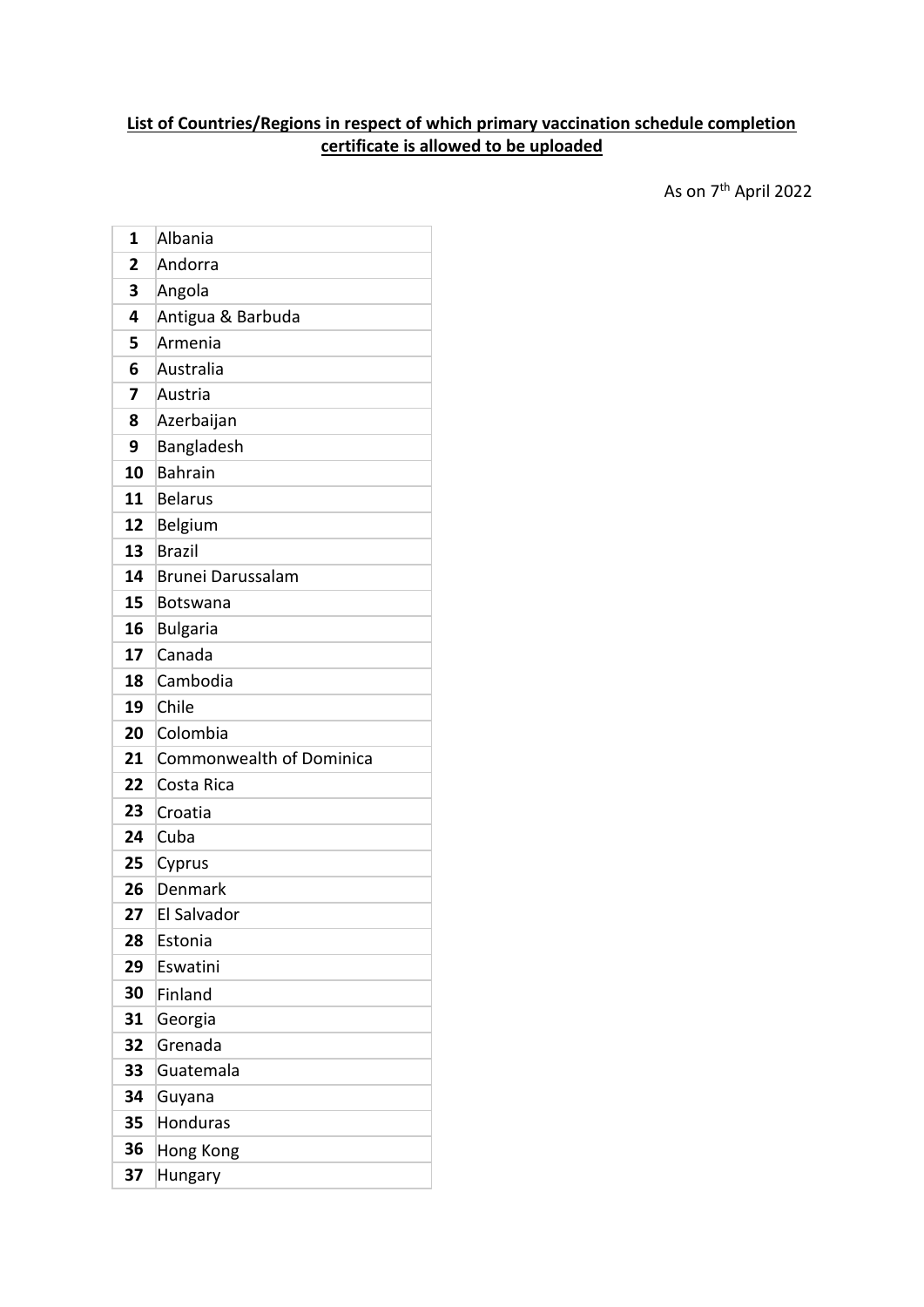| 38 | Iceland                    |
|----|----------------------------|
| 39 | Indonesia                  |
| 40 | Iran                       |
| 41 | Iraq                       |
| 42 | Ireland                    |
| 43 | Israel                     |
| 44 | Kazakhstan                 |
| 45 | Kenya                      |
| 46 | Kingdom of Morocco         |
| 47 | Kyrgyzstan                 |
| 48 | Lao PDR                    |
| 49 | Latvia                     |
| 50 | Lebanon                    |
| 51 | Liberia                    |
| 52 | Liechtenstein              |
| 53 | Malaysia                   |
| 54 | <b>Maldives</b>            |
| 55 | Mali                       |
| 56 | <b>Mauritius</b>           |
| 57 | Mexico                     |
| 58 | Moldova                    |
| 59 | Mongolia                   |
| 60 | Mozambique                 |
| 61 | Myanmar                    |
| 62 | Namibia                    |
| 63 | Nauru                      |
| 64 | Nepal                      |
| 65 | New Zealand                |
| 66 | Netherlands                |
| 67 | Nicaragua                  |
| 68 | Nigeria                    |
| 69 | North Macedonia            |
| 70 | Oman                       |
| 71 | Paraguay                   |
| 72 | Panama                     |
| 73 | Peru                       |
| 74 | Portugal                   |
| 75 | Philippines                |
| 76 | Qatar                      |
| 77 | Romania                    |
| 78 | <b>St. Kitts and Nevis</b> |